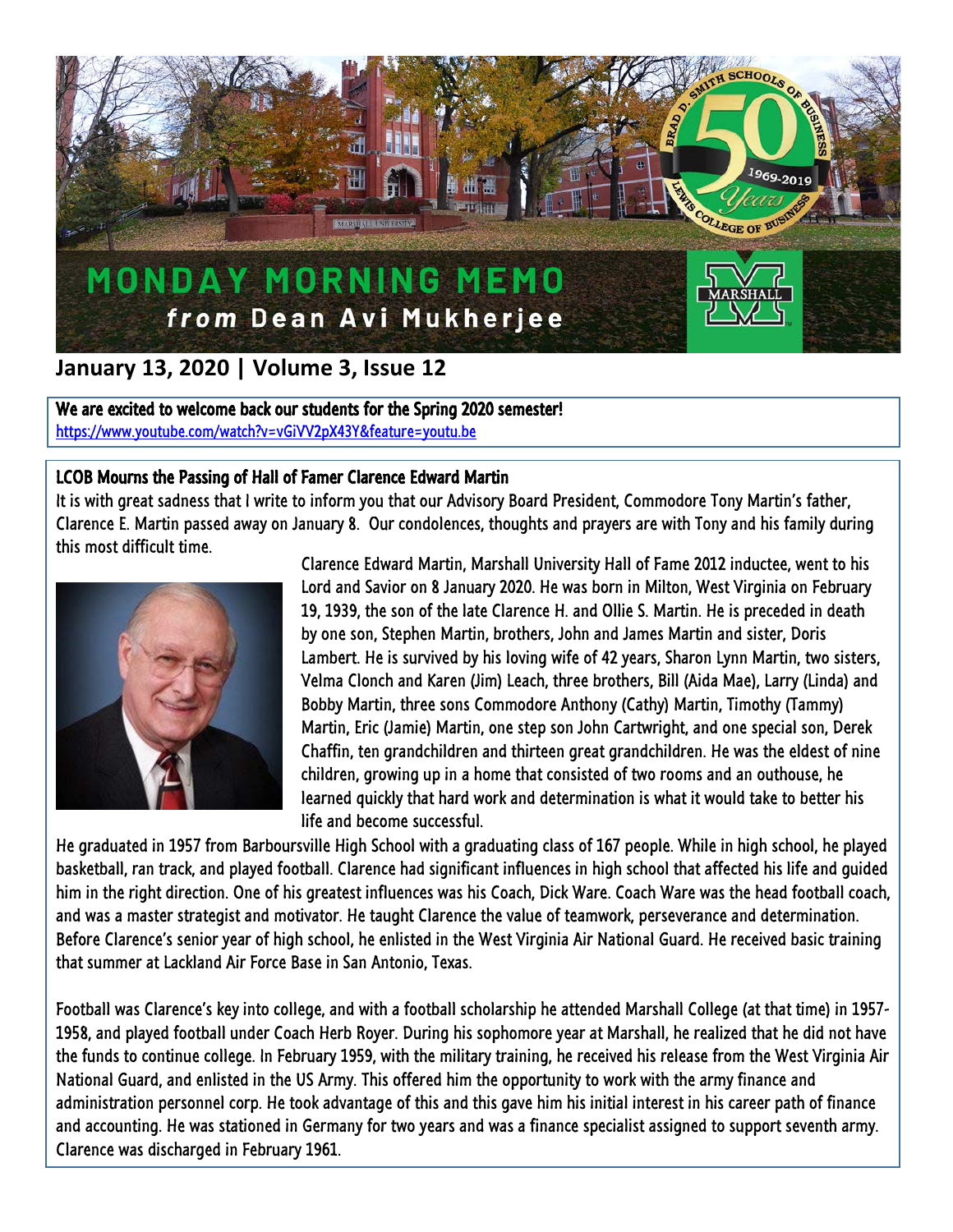

When Clarence returned to the states, he was hired by Raytheon Corporation in Boston and worked for nine months. After leaving Boston in late 1961, he returned to West Virginia and went to work for Roman J. Claprood, a wholesale distributor in Huntington. In 1963, he went to work at International Nickel, or Inco Alloys, as it was called at that time, working in the mill on night shift. He once again enrolled at Marshall, taking classes during the day and working at night. He started working towards his degree in finance and accounting. He was able to finance it with the G.I. bill. He graduated from Marshall in 1967, with a BBA in accounting. After a period of time, he returned to Marshall and earned his MBA. After receiving his MBA, he did additional post-graduate work towards a doctorate at Ohio State University and the University of Kentucky.

After graduation from Marshall, he continued his employment with Inco Alloys where he held jobs in the accounting department as an auditor, assistant controller, plant accountant, and assistant to executive VP and Division President.

Clarence began his teaching experience in 1968-1969 part time at Marshall, and did full time teaching when he left Inco during 1969-1972. His first full time teaching job was with the Marshall branch at Logan, WV, which is now Southern West Virginia Community College. He then went to the University of Kentucky, where he worked full time until 1972, when he met Art Weisberg, and came to State Electric Supply Company. He continued to teach part time at the University of Kentucky Ashland Community College for three (3) years after he came to State Electric full time. He did this until it became too difficult to manage both jobs well.

Clarence was hired as controller at State Electric in 1972; became Chief Financial Officer in 1977, and Chief Executive Officer in 1994. When he began working at State Electric, there were two branches, Huntington and Dunbar. There were a total of 41 employees, which included Art's brother and mother. The business was just beginning to grow. From two branches, Clarence focused on growing the business to 44 branches across seven states, and employing nearly 800 employees. He became a partner in the business in 1988, and one of the successors to the business.

Clarence was the Executive Vice President of Arthur's Enterprises, which was formed in 1986 to provide organizational structure for the continued growth of State Electric. Clarence served as a member of the Board for Huntington Federal for over twenty years. Clarence served as Chair of the National Association of Electrical Distributors (NAED) Government Affairs Committee, and was previously on the NAED Legislative Committee in the 1990's. Clarence was the Board Chairman for the National Association of Electrical Distributors in 2012-2013, representing an industry of over 72 Billion U.S. dollars.

Clarence's most recent accomplishment was his induction into the 2012 Marshall University Business Hall of Fame. This is an award given annually to business leaders who have an outstanding record of achievement in their fields and have dedicated themselves to excellence.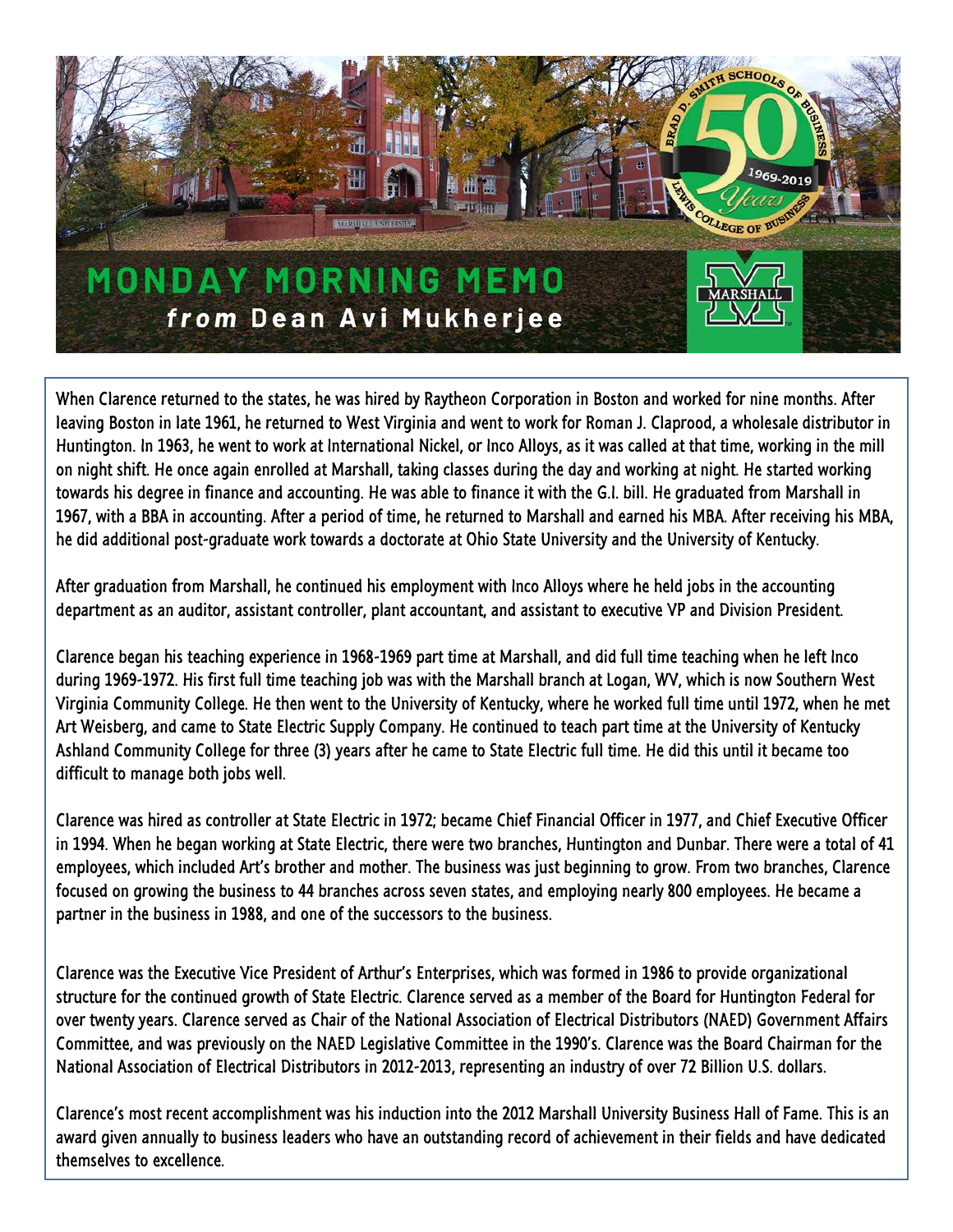

## Energy Efficiency Program gets foundation grant support

The Energy Management program in the Lewis College of Business led by Professor Margie Phillips has recently attracted two foundation grants to create the Energy Efficiency Center Community Outreach Program that will help to bring energy awareness training to K-12 schools, including Vocational and Technical Schools in West Virginia.

The first grant came from Toyota for \$5,000. The second grant came from EQT Foundation for \$12,500. These grants lay the foundation for further support and development of this initiative that is so crucial to the State of West Virginia.

These funds will help to establish a 'Sustainability & Energy Efficiency Center' within the College of Business. The goals of the Center will be: to identify sources of energy and the effects on the environment; to evaluate K-12 student knowledge of energy efficiency and sustainability at school and home; to analyze energy efficiency methods that will reduce energy cost and usage, reduce greenhouse gases, and improve indoor air quality; to define energy conservation methods by using energy more efficiently; and to provide community outreach opportunities to the Brad D. Smith Schools of Business students to enrich their learning experience and community involvement.

The Center will partner with the NEED (National Energy Education Development) Project and West Virginia K-12 schools. LCOB students will in turn work with and mentor younger students at the schools. At the completion of the training, the NEED Project will organize a STEM/Energy night for the schools and local communities.

## Society for Advancement of Management – 2020 International Business Conference, Nashville, March 19-21

As the President of the Society for Advancement of Management (SAM), I am pleased to announce the 75th International Business Conference in Nashville from March 19 to 21. SAM is the oldest continuously active professional management organization in the world. It was founded on November 7, 1912, by colleagues of Frederick W. Taylor, the Father of Scientific Modern Management, in New York City. Over more than a century, virtually the whos-who of the world of business and government have been affiliated with SAM, in various capacities such as speakers, members and award-recipients, including President Herbert Hoover, President Ronald Reagan, Peter Drucker, J.W. Marriott, Alfred P. Sloan, Gen. Douglas MacArthur, and CEOs of most of the top Fortune 500 companies. In its heydays, SAM had 190 campus chapters and 12,200 student members. If you had a management role in a company or government in America, you probably were a member of SAM [\(https://samnational.org/aboutus/message-from-president/\)](https://samnational.org/aboutus/message-from-president/).